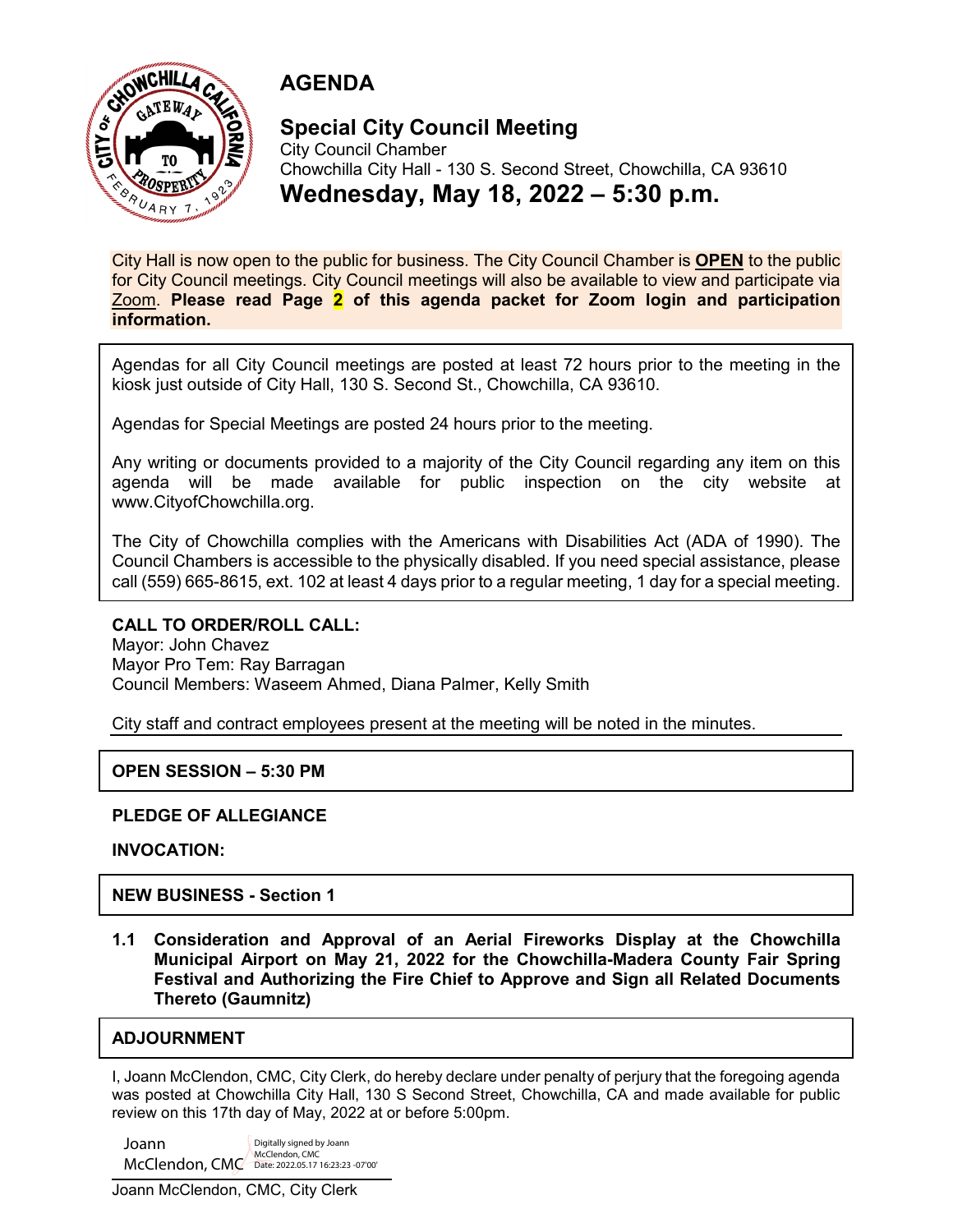## **\*SPECIAL NOTICE REGARDING PUBLIC PARTICIPATION DUE TO COVID-19\***

## **Public meetings are still open to the public to attend in-person. However, if you wish to attend remotely, please read the message below.**

Consistent with AB 361 and Government Code section 54953, this meeting will be held remotely. Members of the public may access the meeting using the following information:

## **Zoom login instructions**

## **Use the following url to start Zoom:**

[https://us06web.zoom.us/j/84544859428?pwd=N1krRWx0WTQ4ZW13c1Bzd2Vn](https://us06web.zoom.us/j/84544859428?pwd=N1krRWx0WTQ4ZW13c1Bzd2VnQ3V2dz09) [Q3V2dz09](https://us06web.zoom.us/j/84544859428?pwd=N1krRWx0WTQ4ZW13c1Bzd2VnQ3V2dz09)

**Passcode: 90 45 90**

**----------------------------------------------------------------------------------------------------**

**To participate by phone, dial: 1-877-853-5247**

**Webinar ID: 845 4485 9428**

**Passcode: 90 45 90**

Staff highly recommends that participants log into Zoom 15 minutes before the meeting begins to perform an audio check and to make sure you have optimal internet connection.

## **Options to participate / view / and listen to the meeting:**

- **If you wish to speak on an item using the Zoom platform on your computer/laptop or smart phone**, please use the "raise hand" icon and you will be unmuted when it is your turn to speak. Please provide your name when unmuted. You will be able to speak to the Committee for up to 3 minutes.
- **If you are calling in to the meeting only (no camera/video) and you wish to make a comment,** press \*9 to "raise your hand" and \*6 to unmute yourself.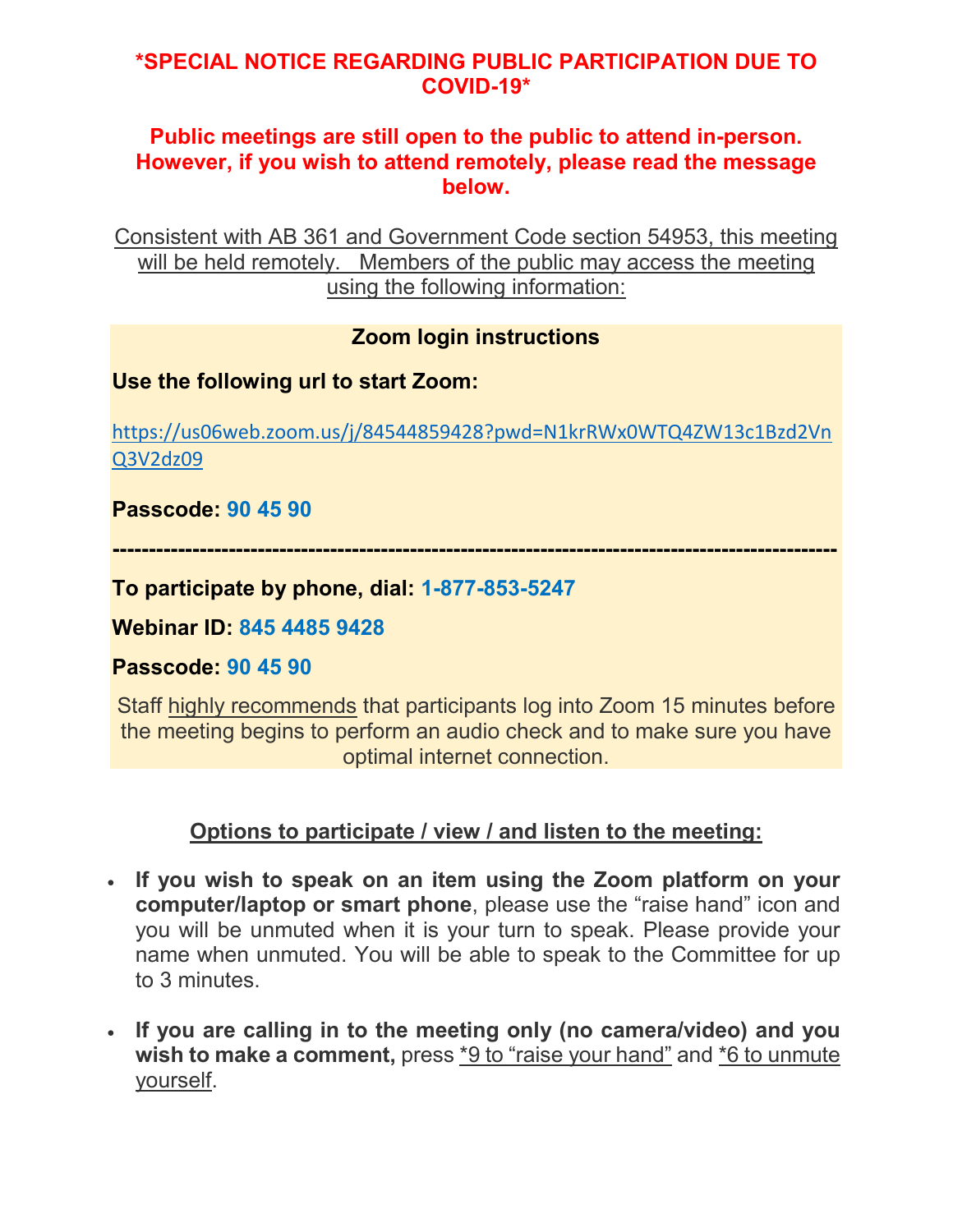

**Item 1.1**

CLICK HERE TO RETURN TO THE AGENDA

# REPORT TO THE CITY COUNCIL

Meeting of: May 18, 2022

| <b>AGENDA SECTION:</b>                     | <b>New Business</b>                                                                                                                                                                                                                                                  |                                       |  |                                      |  |  |  |
|--------------------------------------------|----------------------------------------------------------------------------------------------------------------------------------------------------------------------------------------------------------------------------------------------------------------------|---------------------------------------|--|--------------------------------------|--|--|--|
| <b>SUBJECT:</b>                            | Consideration and Approval of an Aerial Fireworks Display at the Chowchilla<br>Municipal Airport on May 21, 2022 for the Chowchilla-Madera County Fair<br>Spring Festival and Authorizing the Fire Chief to Approve and Sign all<br><b>Related Documents Thereto</b> |                                       |  |                                      |  |  |  |
| <b>PREPARED BY:</b>                        | Fred Gaumnitz, Fire Chief                                                                                                                                                                                                                                            |                                       |  |                                      |  |  |  |
| <b>ATTACHMENTS:</b>                        | Application, Certificate of Insurance, Map                                                                                                                                                                                                                           |                                       |  |                                      |  |  |  |
| <b>REVIEWED BY</b><br><b>ADMINISTRATOR</b> |                                                                                                                                                                                                                                                                      | <b>REVIEWED BY</b><br><b>ATTORNEY</b> |  | <b>REVIEWED BY</b><br><b>FINANCE</b> |  |  |  |

#### **RECOMMENDATION:**

Approve aerial fireworks display for May 21, 2022 at the Chowchilla Municipal Airport. Authorize Fire Chief to approve necessary documents for display (State and Local Permits).

## **BACKGROUND:**

This will be the first time Chowchilla Fairgrounds has provided an aerial firework display for the Chowchilla Spring Festival.

#### **REASON FOR RECOMMENDATION:**

The Chowchilla Fair representatives have met with City Staff and desire to conduct this event at the Chowchilla Municipal Airport.

In previous years the fireworks have been shot from the southern side of the fairgrounds. With it being the Spring Festival and having several events on the same day as the fireworks, the location of discharge of fireworks is being moved onto airport property to gain the required clearance from public access to the mortars.

Additional items that were discussed in the above-mentioned meeting were:

- A- The need for the City Public Works Department to post a NOTAM with FAA advising of the aerial fireworks display and its proximity to and on the airport.
- B- After the event Chowchilla Fairgrounds representatives to check and remove any large debris from the airport that would hinder the normal operation of the airport and/or planes using the airport
- C- Chowchilla Fairgrounds to arrange for City application for aerial fireworks display.
- D- Chowchilla Fairgrounds contractor (pyrotechnician) to obtain permit from State Fire Marshal's Office for aerial fireworks display.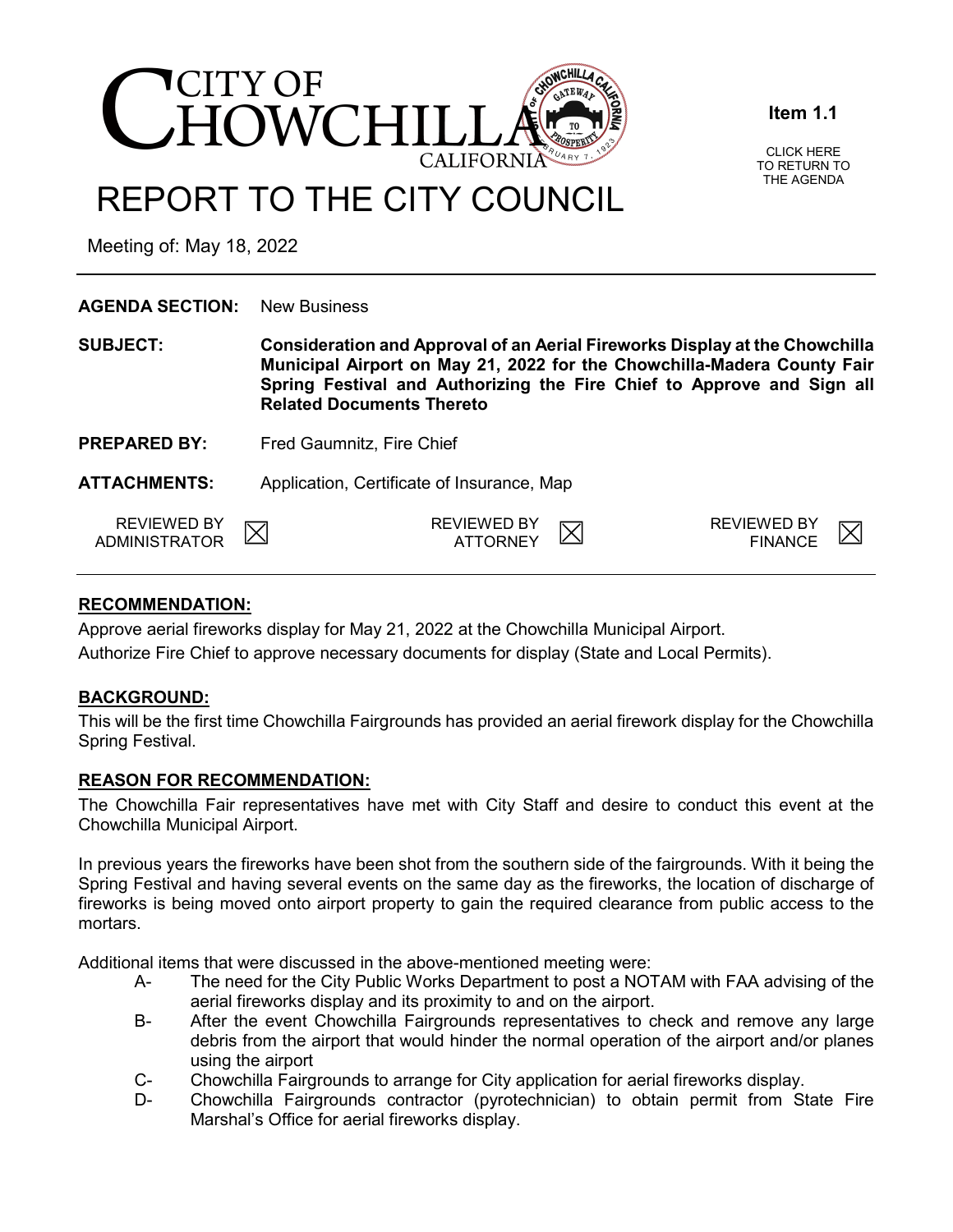- E- Pyrotechnician to provide insurance at required amounts and name City and Chowchilla Fairgrounds, Chowchilla Municipal Airport, and Chowchilla Fire Department as additional insureds.
- F- Fire department representative to inspect and approve mortars for safety and compliance prior to discharge.<br>G- Fire department to
- Fire department to provide stand-by service aerial fireworks event.
- H- That under City Municipal Code 8.24.170, it states the permit shall be filed not less than thirty days before the public display.
- I- That the large debris pile on the south side of the fairgrounds be disposed of or moved out of range of the firing site.

#### **FISCAL IMPACT:**

Staff and equipment costs to provide fire inspections and stand-by for event.

#### **ALTERNATIVES:**

City Council does not approve permit.

#### **ACTIONS FOLLOWING APPROVAL:**

Verify receipt of City application, State application, and insurance certificates.

Public Works (as airport manager) to post NOTAM for airport, notifying of aerial fireworks.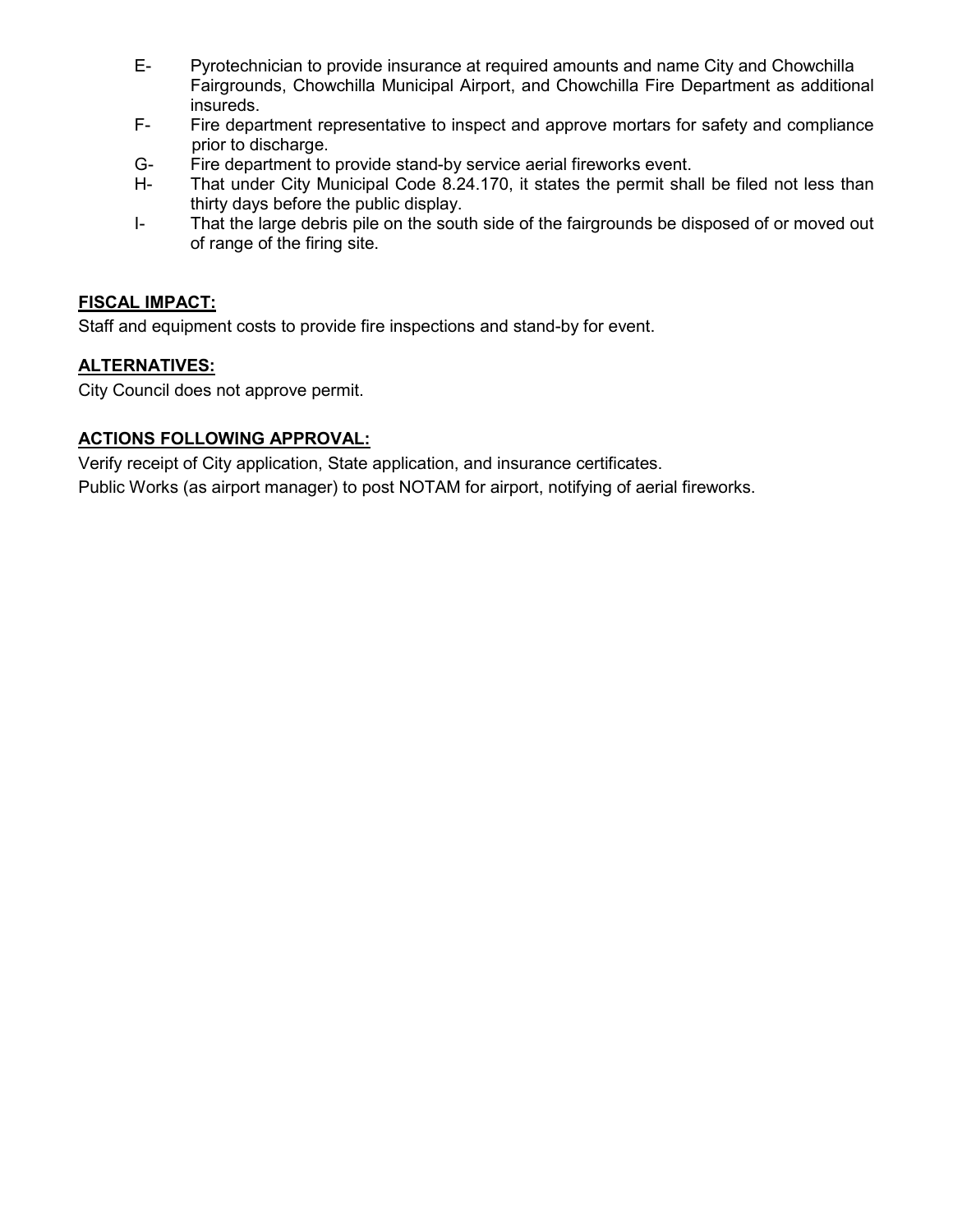

May 13, 2022

Chowchilla Fire Department Attn: Fire Chief Fred Gaumnitz 240 N 1st Street Chowchilla, CA 93610 FAX: (559) 665-8627

Dear Chief Gaumnitz,

Please find enclosed our Application for Permit to conduct a fireworks display for Chowchilla Fairgrounds on May 21, 2022. The certificate of insurance covering the display and a diagram of the firing site are also enclosed.

> Please bill any applicable standby fees directly to: **Chowchilla Fairgrounds Gene Beels** 1000 S. Third St. Chowchilla, CA 93610

If you have any questions or need further information please telephone our office at (909) 355-8120. We would appreciate a copy of the permit after it has been approved. Thank you.

Sincerely,

Pyro Spectaculars, Inc.

Carlos Madrigal

Carlos Madrigal **Customer Service Representative** cmadrigal@pyrospec.com  $/cm$ 

Enclosures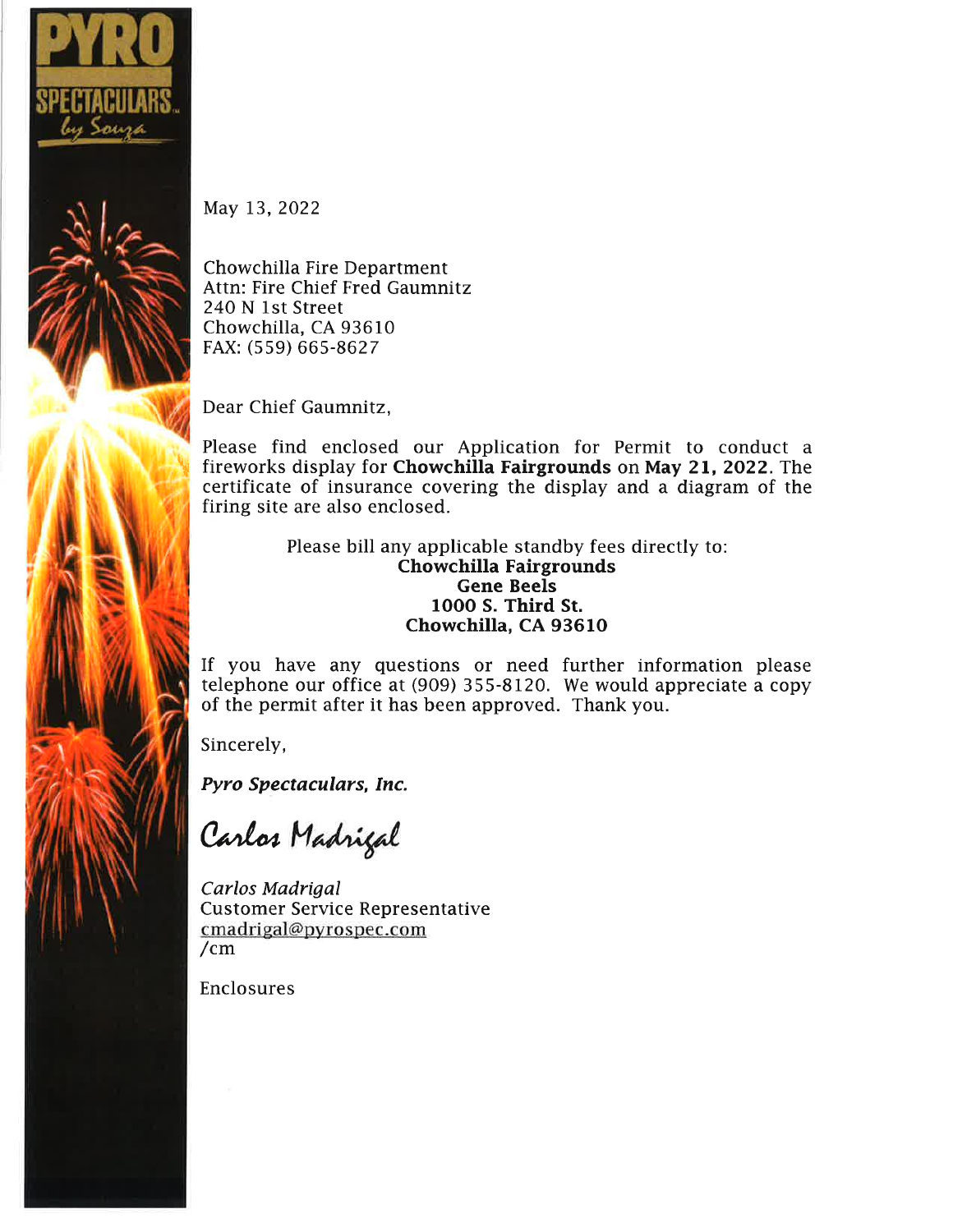# Application for Permit -- Public Fireworks Display

We, Pyro Spectaculars, hereby make application for permit to conduct a display of fireworks by the California State Health and Safety Code, and agree to comply in every particular with the law pertaining thereto as set forth in Part 2 of Division 11, Division 12, and other applicable sections of the Health Safety Code, and the Rules and Regulations adopted by the State Fire Marshal.

| Sponsoring Organization: Chowchilla Fairgrounds                            |                                                      |                                          |                  |                                               |                |                                                                                                                   |                           |
|----------------------------------------------------------------------------|------------------------------------------------------|------------------------------------------|------------------|-----------------------------------------------|----------------|-------------------------------------------------------------------------------------------------------------------|---------------------------|
|                                                                            | Address: 1000 S. Third Street, Chowchilla, Ca 93610- |                                          |                  |                                               |                |                                                                                                                   |                           |
| Person in charge of display: Domenic Oliveira Lic#: 3389-02 (559) 790-6055 |                                                      |                                          |                  |                                               |                |                                                                                                                   |                           |
|                                                                            |                                                      | <b>Street and Airport Drive</b>          |                  |                                               |                | Location of display: Chowchilla Fairgrounds - SouthEast Corner on Airport apron 16487 Ave 25 Chowchilla, CA Third |                           |
|                                                                            | Dates of display: Saturday, May 21, 2022             |                                          |                  |                                               |                | Time of display: Approximately 9:00 PM                                                                            |                           |
|                                                                            |                                                      |                                          |                  |                                               |                |                                                                                                                   |                           |
| Pyrotechnic Operator in charge (license number):                           |                                                      |                                          |                  |                                               |                |                                                                                                                   |                           |
|                                                                            |                                                      | $\vee$ Aerial                            |                  | Domenic Oliveira Lic#: 3389-02 (559) 790-6055 |                |                                                                                                                   |                           |
| Type of Display:                                                           |                                                      |                                          | $\Box$ Low Level | $\Box$ Set Pieces                             | $\Box$ Devices | J Manual                                                                                                          | $\triangleright$ Electric |
| High Level Aerial (Approximately 200 - 1,000 feet)                         |                                                      |                                          |                  | <b>Description of Product to be Fired</b>     |                |                                                                                                                   |                           |
|                                                                            | 80 - 3" Single Break Aerial Shell(s)                 |                                          |                  |                                               |                |                                                                                                                   |                           |
|                                                                            | 30 - 4" Single Break Aerial Shell(s)                 |                                          |                  |                                               |                |                                                                                                                   |                           |
|                                                                            | 18 - 5" Single Break Aerial Shell(s)                 |                                          |                  |                                               |                |                                                                                                                   |                           |
|                                                                            |                                                      |                                          |                  |                                               |                |                                                                                                                   |                           |
|                                                                            |                                                      |                                          |                  |                                               |                |                                                                                                                   |                           |
|                                                                            |                                                      |                                          |                  |                                               |                |                                                                                                                   |                           |
|                                                                            |                                                      |                                          |                  |                                               |                |                                                                                                                   |                           |
|                                                                            |                                                      |                                          |                  |                                               |                |                                                                                                                   |                           |
|                                                                            |                                                      |                                          |                  |                                               |                |                                                                                                                   |                           |
|                                                                            |                                                      |                                          |                  |                                               |                |                                                                                                                   |                           |
|                                                                            |                                                      |                                          |                  |                                               |                |                                                                                                                   |                           |
|                                                                            |                                                      |                                          |                  |                                               |                |                                                                                                                   |                           |
| Description of storage facilities and location on grounds:                 |                                                      |                                          |                  | Delivered to site on date of display          |                |                                                                                                                   |                           |
|                                                                            |                                                      |                                          |                  | Insurance/License                             |                |                                                                                                                   |                           |
| Workers Compensation:                                                      |                                                      | <b>State Compensation Insurance Fund</b> |                  |                                               |                | Date: 10/14/2021 - 10/14/2022                                                                                     |                           |
| Public Liability Insurance:                                                |                                                      | \$1,000,000.00                           |                  | (Certificate attached)                        |                |                                                                                                                   |                           |
| General Public Display License No. 672 issued by State Fire Marshal        |                                                      |                                          |                  |                                               |                |                                                                                                                   |                           |
| Wholesale License No. W-144 issued by State Fire Marshal                   |                                                      |                                          |                  |                                               |                | <b>Pyro Spectaculars</b>                                                                                          |                           |
|                                                                            |                                                      |                                          |                  | Applicant's Signature                         |                |                                                                                                                   |                           |
|                                                                            |                                                      |                                          |                  | <b>Applicant's Address</b>                    |                | PO Box 2329, Rialto, CA 92377                                                                                     |                           |
| <b>APPROVAL FOR PERMIT</b>                                                 |                                                      |                                          |                  |                                               |                |                                                                                                                   |                           |
| PERMIT FOR PUBLIC DISPLAY OF FIREWORKS to be held (date)                   |                                                      |                                          |                  |                                               |                |                                                                                                                   |                           |
| is hereby Granted                                                          |                                                      | Denied                                   |                  |                                               |                |                                                                                                                   |                           |
|                                                                            |                                                      |                                          |                  |                                               | Signature      |                                                                                                                   |                           |
|                                                                            |                                                      |                                          |                  |                                               | Title          |                                                                                                                   |                           |
|                                                                            |                                                      |                                          |                  |                                               |                |                                                                                                                   |                           |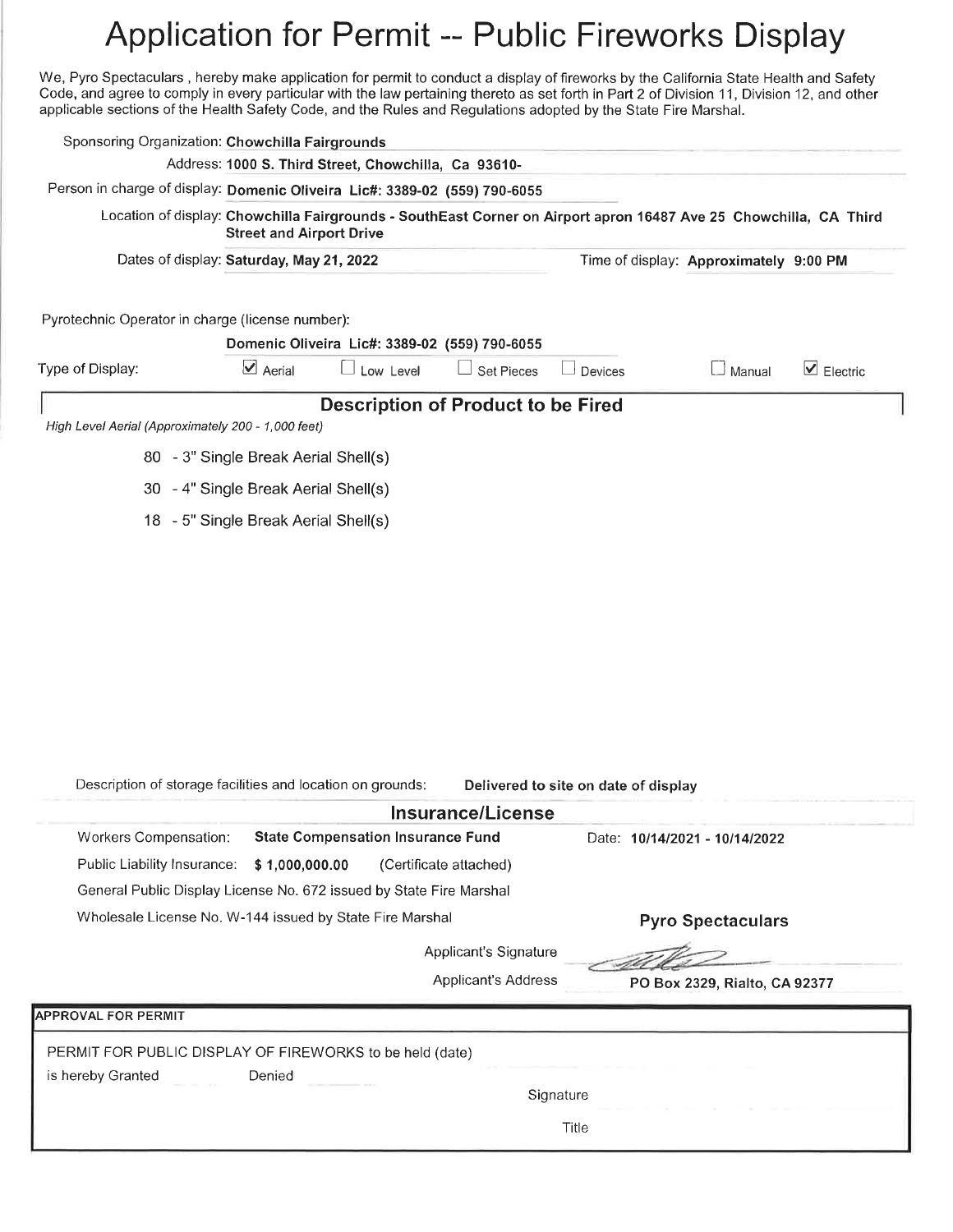#### DRAYTON INSURANCE BROKERS, INC.

2500 CENTER POINT ROAD, SUITE 301 BIRMINGHAM, ALABAMA 35215 TELEPHONE: (205) 854-5806

POST OFFICE BOX 94067 **BIRMINGHAM ALABAMA 35220** FAX: (205) 854-5899

#### CERTIFICATE OF INSURANCE

NO. 210128

We certify that insurance is afforded as stated below. This Certificate does not affirmatively or negatively amend, extend or alter the coverage afforded by the insurance policy and the insurance afforded is subject to all the terms, exclusions and conditions of the policy.

| <b>INSURER</b>            | Admiral Insurance Company                                                                                                                                                                                                         | POLICY NO. CA000002771-36                                                                                                            |                   |  |  |  |
|---------------------------|-----------------------------------------------------------------------------------------------------------------------------------------------------------------------------------------------------------------------------------|--------------------------------------------------------------------------------------------------------------------------------------|-------------------|--|--|--|
| <b>NAMED INSURED</b>      | Pyro Spectaculars, Inc.<br>Pyro Events, Inc.<br>Pyro Spectaculars Productions, Inc.<br>P.O. Box 2329<br>Rialto, California 92377                                                                                                  | Pyro Spectaculars by Souza<br>Pyro Spectacular Industries, Inc.<br>North American Fireworks Co., Inc. (NAFCO)<br>San Diego Fireworks |                   |  |  |  |
| <b>POLICY TERM</b>        | January 13, 2022 to January 13, 2023; Both Days 12:01 A.M. Standard Time                                                                                                                                                          |                                                                                                                                      |                   |  |  |  |
| <b>COVERAGE</b>           | Commercial General Liability:                                                                                                                                                                                                     | $\boxtimes$ Occurrence Basis                                                                                                         | Claims Made Basis |  |  |  |
| <b>LIMIT OF LIABILITY</b> | \$1,000,000 each occurrence, \$2,000,000 general aggregate, \$2,000,000 products/completed operations aggregate<br>The limit of liability shall not be increased by the inclusion of more than one insured or additional insured. |                                                                                                                                      |                   |  |  |  |

**INSURED OPERATIONS** Public fireworks display and special effects contractor

It is certified that, if named below, this policy includes as Additional Insureds 1) the sponsor(s), promoter(s), organizer(s) (including other entities having similar interests), of insured pyrotechnic events and/or 2) the owner(s) of real property (or barges) at which insured pyrotechnic events are held and/or 3) the owner(s), manager(s), tenant(s), mortgagee(s) (including other entities having similar interests), of buildings, stadiums, arenas and similar facilities at which insured pyrotechnic events are held and/or 4) the licensing or permitting authority, or other authority having jurisdiction, issuing licenses/permits for insured pyrotechnic events and/or 5) any other entity for which the insurance is required to be afforded under written contract. Coverage applies only as respects the legal liability of such Additional Insured(s) for bodily injury and property damage caused by the operations of the Named Insured. The insurance afforded any Additional Insured does not include coverage for any bodily injury or property damage arising from the failure of such Additional Insured to fulfill its obligations specified in its contract with the Named Insured.

NAME & ADDRESS OF INSURED SPONSORS, PROPERTY OWNERS, LICENSORS

#### **Chowchilla Fairgrounds** 1000 S. Third St. Chowchilla, CA 93610

ADDITIONAL INSURED(S) Chowchilla Fairgrounds, Chowchilla Speedway, Chowchilla Municipal Airport, City of Chowchilla, Chowchilla Fire Department and their officers agents and employees when acting in their official capacity as such.

**DISPLAY LOCATION Chowchilla Fairgrounds** Chowchilla, CA

**DISPLAY DATE(S)** May 21, 2022

It is certified that this policy requires a 30 day mutual notice of cancellation between the Insurer and the Named Insured. In the event of such cancellation we will endeavor to mail 10 days written notice to the Additional Insured(s), whose name and address is shown hereon, but failure to mail such notice shall impose no obligation or liability of any kind upon the insurer and/or the undersigned.

DRAYTON INSURANCE BROKERS, INC.

A.J. STRINGER, PRESIDENT **CALIFORNIA LICENSE NO. 0A18664** 

May 13, 2022

**DATE OF ISSUE**